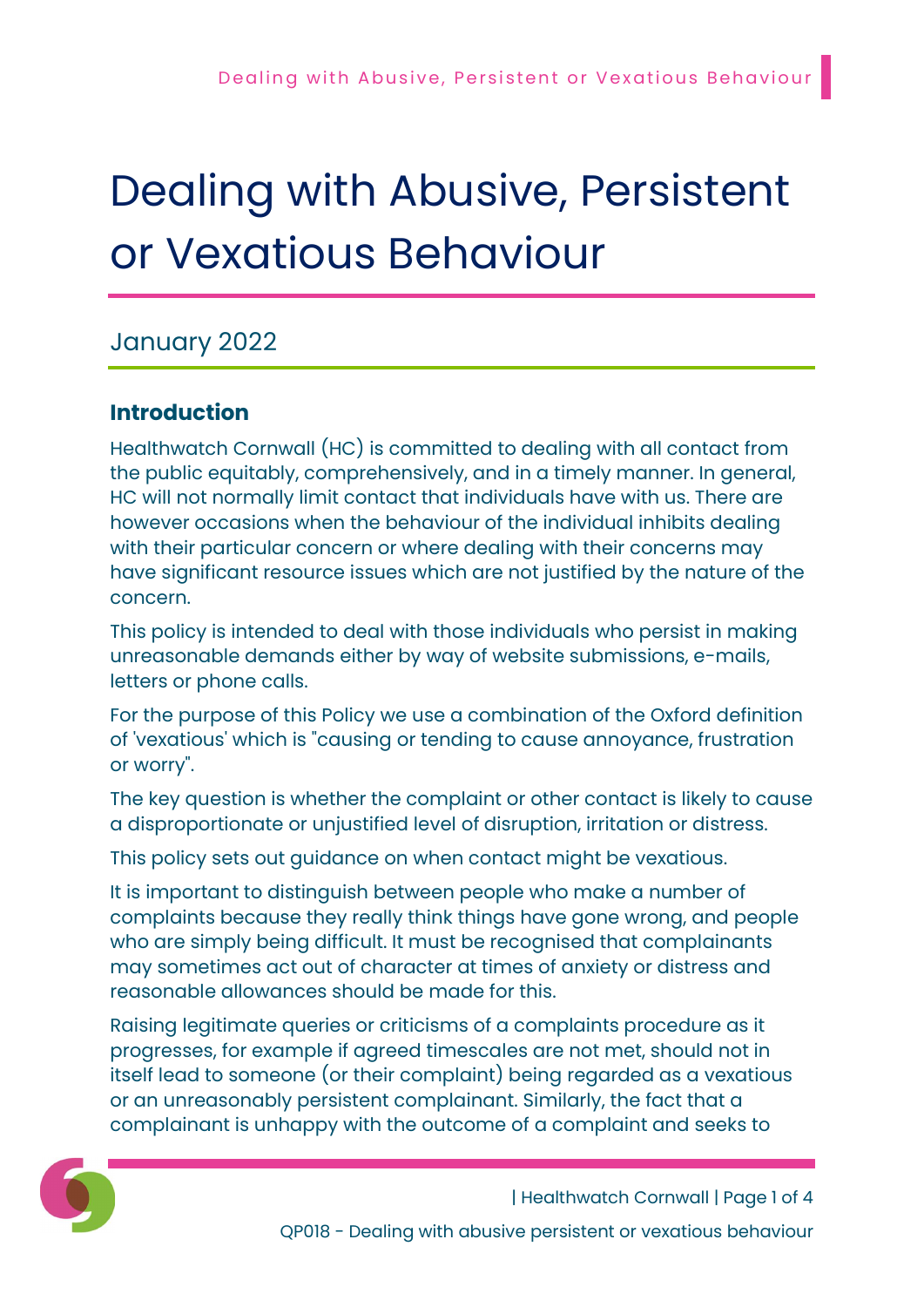challenge it once, or more than once, should not necessarily cause him or her to be labelled vexatious or unreasonably persistent.

There are however times when reasonable persistence in pursuing an issue or a complaint becomes unreasonable. This policy gives examples of when this might be the case and sets out a process for dealing with contact that has become unreasonable.

#### Abusive, Persistent or Vexatious

Features of the types of complaint and behaviour that this policy covers can include the following (the list is not exhaustive, nor does one single feature on its own necessarily imply that the person will be considered as being in this category):

- (i) Persisting in a complaint after being advised that there are insufficient or no grounds for their complaint or that HC is not the appropriate authority.
- (ii) Refusing to co-operate with HC process without good reason whilst still wanting their complaint to be resolved. Submitting repeat complaints, after the concerns have been addressed, essentially about the same issues, with additions/variations which the complainant then insists on being treated as new complaints and put through the full process again.
- (iii) Refusing to accept the outcome or actions taken after conclusion, repeatedly arguing the point, complaining about the outcome, and/or denying that an adequate response has been given.

Harassing or verbally abusing or otherwise seeking to intimidate staff dealing with their complaint or correspondence, by using foul or inappropriate language, by the use of offensive and racist language and/or making what would appear to be groundless complaints about those staff.

Making an unreasonable number of contacts with HC, by any means, in relation to a specific complaint or correspondence. This could include making persistent and unreasonable demands or expectations of staff and/or the procedure after the unreasonableness has been explained (such as insistence on immediate responses to numerous, frequent and/or complex letters, , telephone calls or emails).

Recording meetings and conversations without the prior knowledge and consent of the other person involved.



| Healthwatch Cornwall | Page 2 of 4 QP018 - Dealing with abusive persistent or vexatious behaviour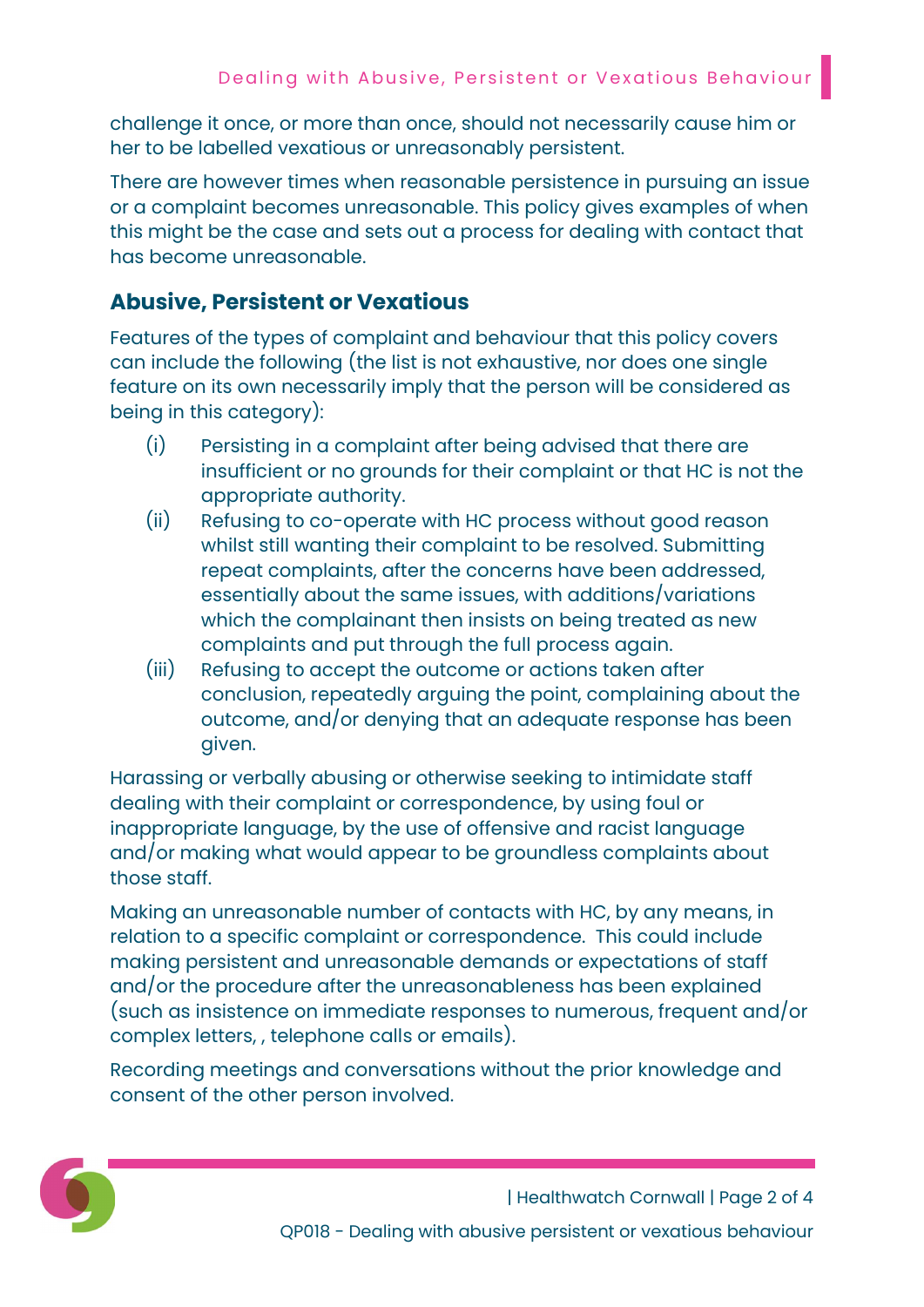## Imposing Restrictions

HC will firstly ensure that correspondence and/or complaints are being, or have been, progressed properly according to the appropriate procedure. HC recognises that failing to deal with an issue promptly or properly can lead people to behave in ways we might otherwise characterise as vexatious.

Different processes will apply depending on whether the issue requires signposting or further research. The complainant will always be informed of any actions being taken.

Prior to any decision to treat a complaint or correspondent as vexatious etc. the relevant member of staff will issue a warning to the complainant. The complainant will be contacted either by phone, in writing or by email to explain why this behaviour is causing concern, and ask them to change this behaviour. They will also be warned of the actions that may be taken if the behaviour does not change.

If the behaviour continues, the Management Team will decide whether to limit contact from the individual and to what extent. Any restriction that is imposed on contact with HC will be appropriate and proportionate and may be subject to review. The kinds of restriction which may be imposed are:

- (i) Limiting contact to a specific mailbox or one named member of staff
- (ii) Refusing to accept telephone calls
- (iii) Only accepting telephone contact through a third party for example via a solicitor/advocate/friend acting on their behalf
- (iv) Indicating that correspondence will not be responded to unless substantially new matters are raised (this implies that all incoming correspondence will be read)
- (v) Blocking the individual's e mail address so that it is not received by HC (this should only be done in extreme cases after all other avenues have been tried)

When the decision has been taken to apply this policy, the individual will be written to with reasons for the decision and what action HC is taking. That decision may be amended if the individual continues to behave in a way which is unacceptable.

Where the behaviour is so extreme or it threatens the immediate safety and welfare of staff, HC may consider other options, for example reporting the matter to the police or taking legal action. In such cases, HC may not give the individual prior warning of that action.